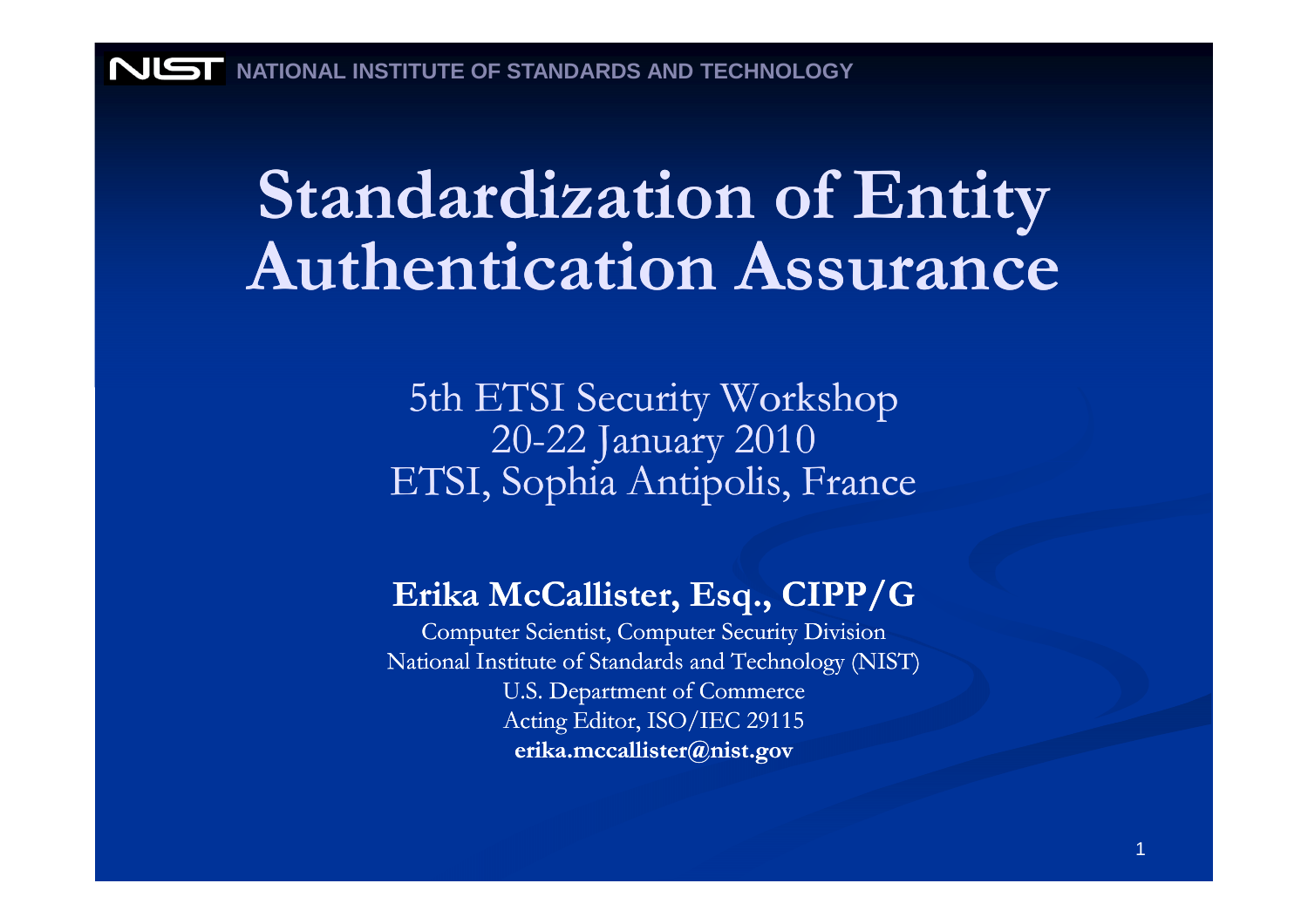# Agenda

- Introduction to ISO/IEC 29115 | ITU-T X.eaa
- Importance of the Standard
- **U.S. Government Case Study** 
	- **D** Overview of Problem and Proposed Solution
	- National Institutes of Health Pilot Study
- Overview of ISO/IEC 29115 | ITU-T X.eaa
	- Important Points
	- Scope
	- **Overview of Contents**
- **Applicability to Other Contexts**

Disclaimer: Any mention of commercial products within this presentation is for informational purposes only; it does not imply recommendation or endorsement by the U.S. Department of Commerce (NIST).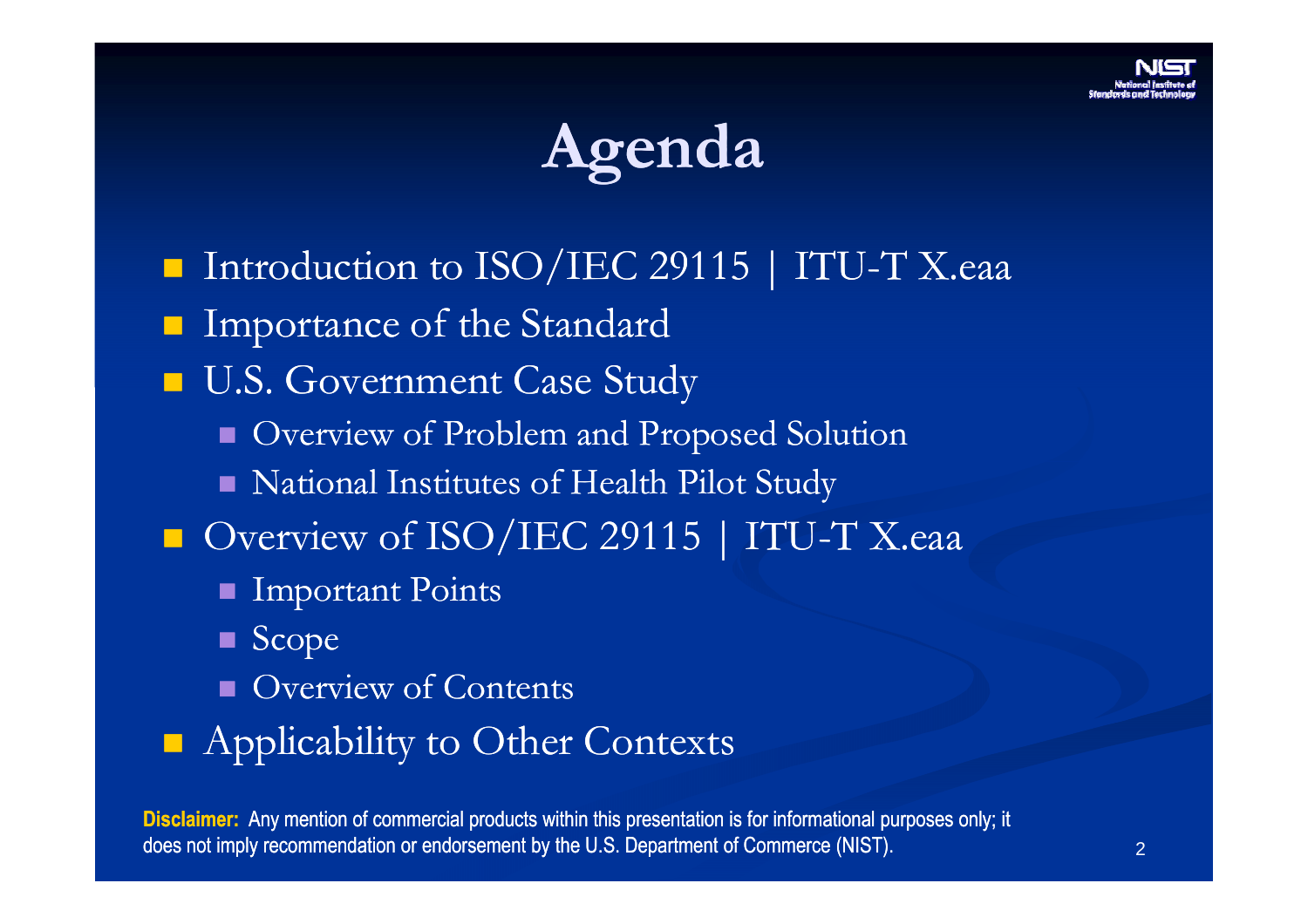

### Introduction

- **Entity Authentication Assurance** Framework\*
	- Joint work of ISO JTC1/SC 27/WG5 and ITU-T SG 17/Q.10
	- **Expected to reach Committee Draft status this year**
- Standardizes <u>four</u> Levels of Assurance (LoAs) to promote trust, improve interoperability, and facilitate identity federation across organizationsand borders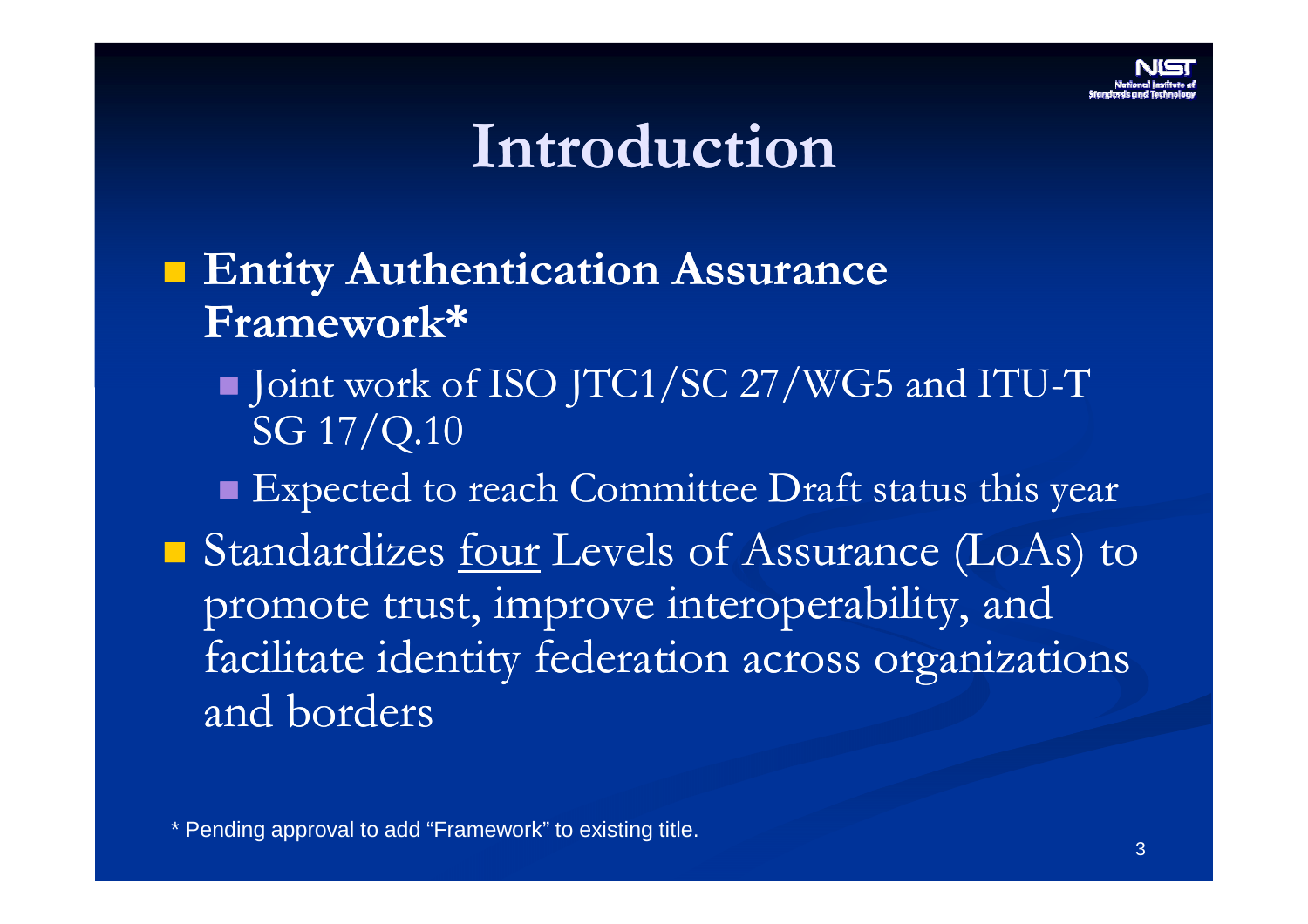### Why Is This Standard Important?

- **Provides a consistent basis for trust**
- **Promotes identity federation**
- **Helps organizations make informed decisions**
- **Enables credential re-use in different contexts**
- **Promotes efficiency and reduces costs**
- Enables cross-organization and cross-border services
- **Provides framework for further standardization**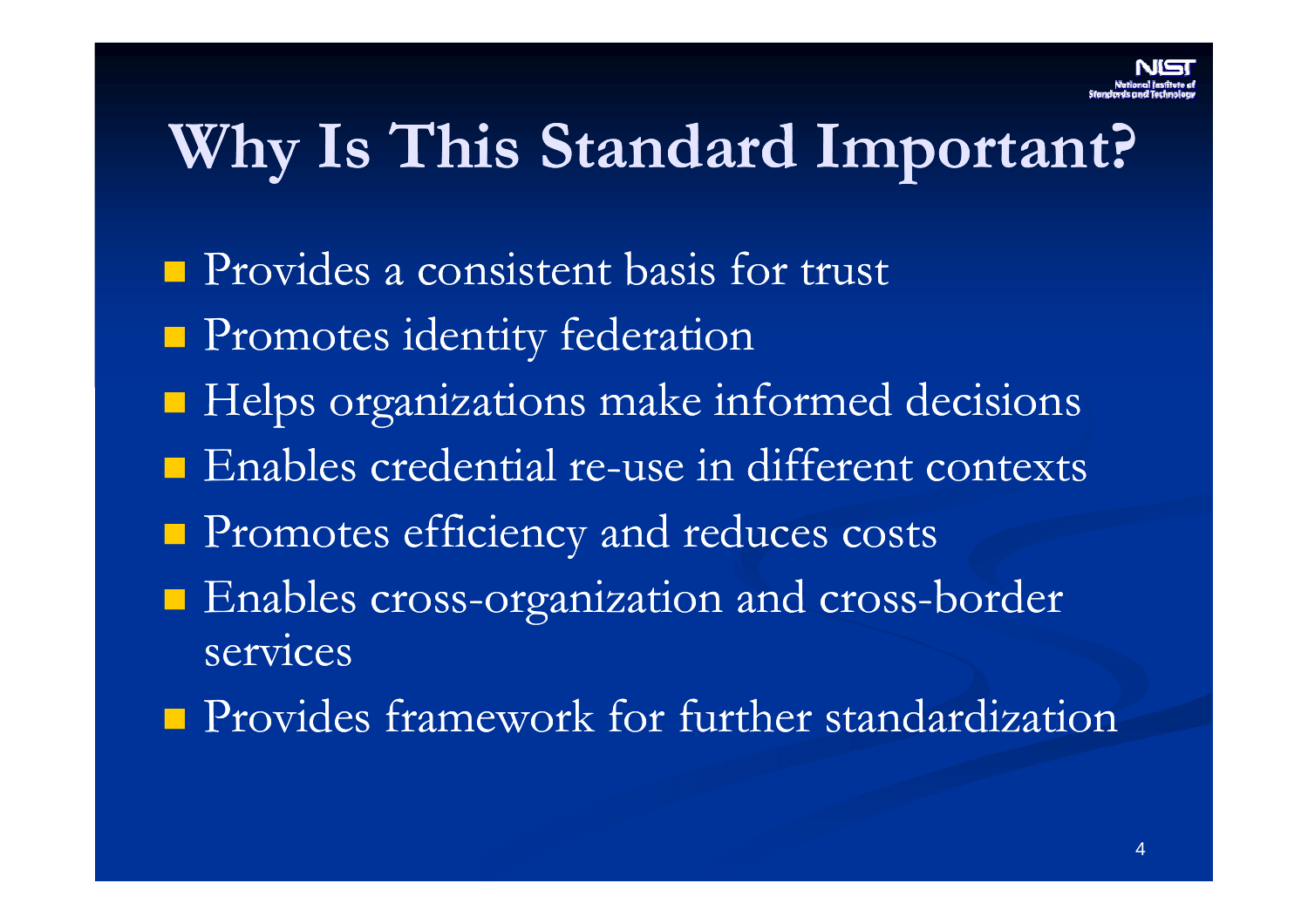**NIST** NATIONAL INSTITUTE OF STANDARDS AND TECHNOLOGY

### U.S. Government Case Study: Government to Citizen Interactions

#### Pilot Study: National Institutes of HealthU.S. Department of Health and Human Services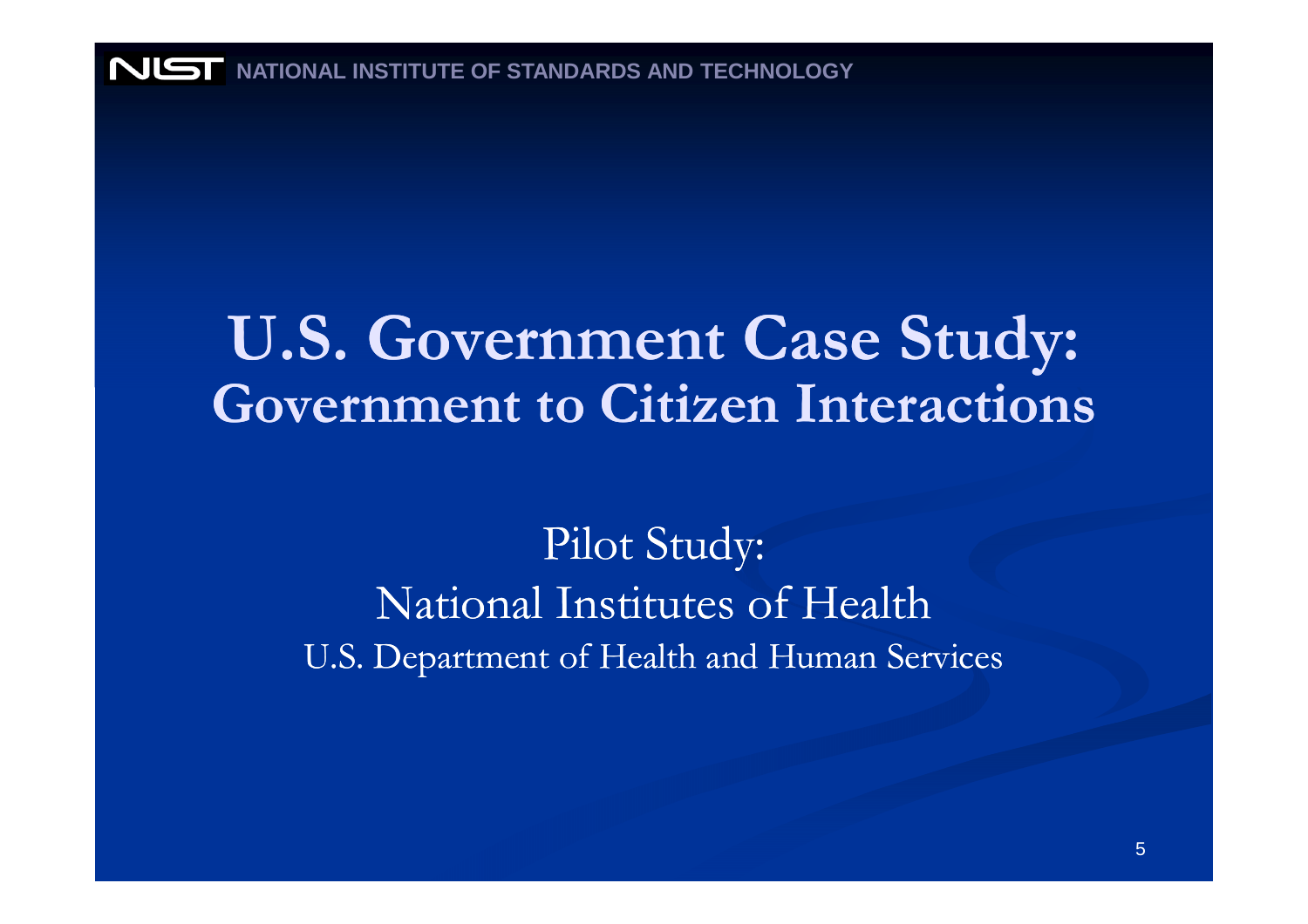#### U.S. Government Case Study: The Problem

- Most U.S. government agencies want to offer more online applications to citizens:
	- Research, grant proposals, taxes, benefits, data sharing
- Authentication is a large barrier to deployment:
	- **There is no universal citizen credential**
	- $\blacksquare$  Application-specific credentials are difficult and expensive:
		- $\blacksquare$  Identity proofing
		- **Executed Executer Passwords from infrequent usage**
		- Help desks and other maintenance overhead
		- Multiple collections of personally identifiable information (PII)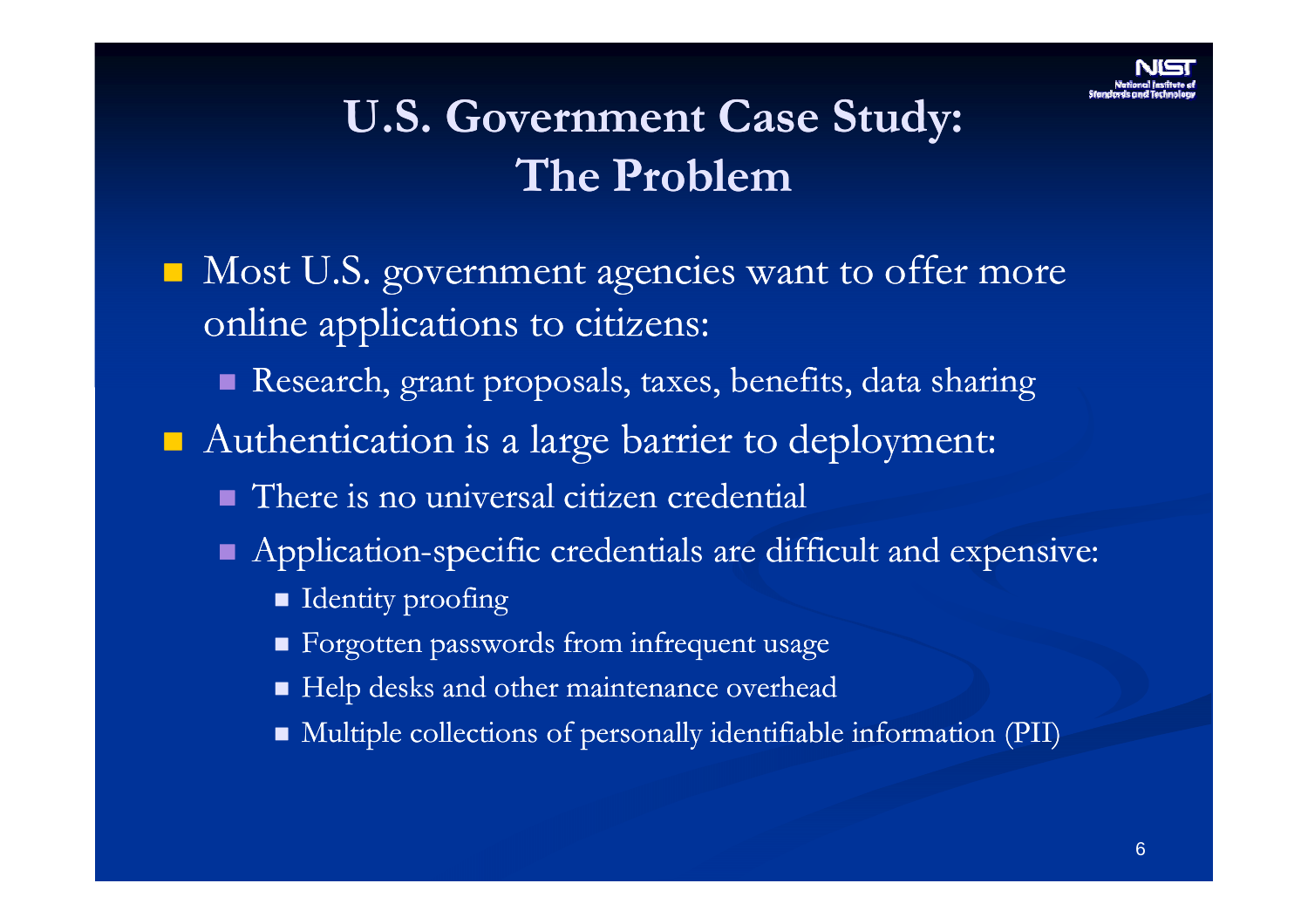### U.S. Government Case Study:The Proposed Solution

- Government agencies can act as the Relying Party (RP) rather than the Identity Provider (IdP) and accept credentials issued by "trusted" external organizations
- Based on NIST Special Publication 800-63, the U.S. government developed a Trust Framework Adoption Process, which defines IdP requirements for the LoAs
	- Started an IdP certification program based on the Trust Framework
- The U.S. government is currently running pilot studies to use open standards credentials from several certified IdPs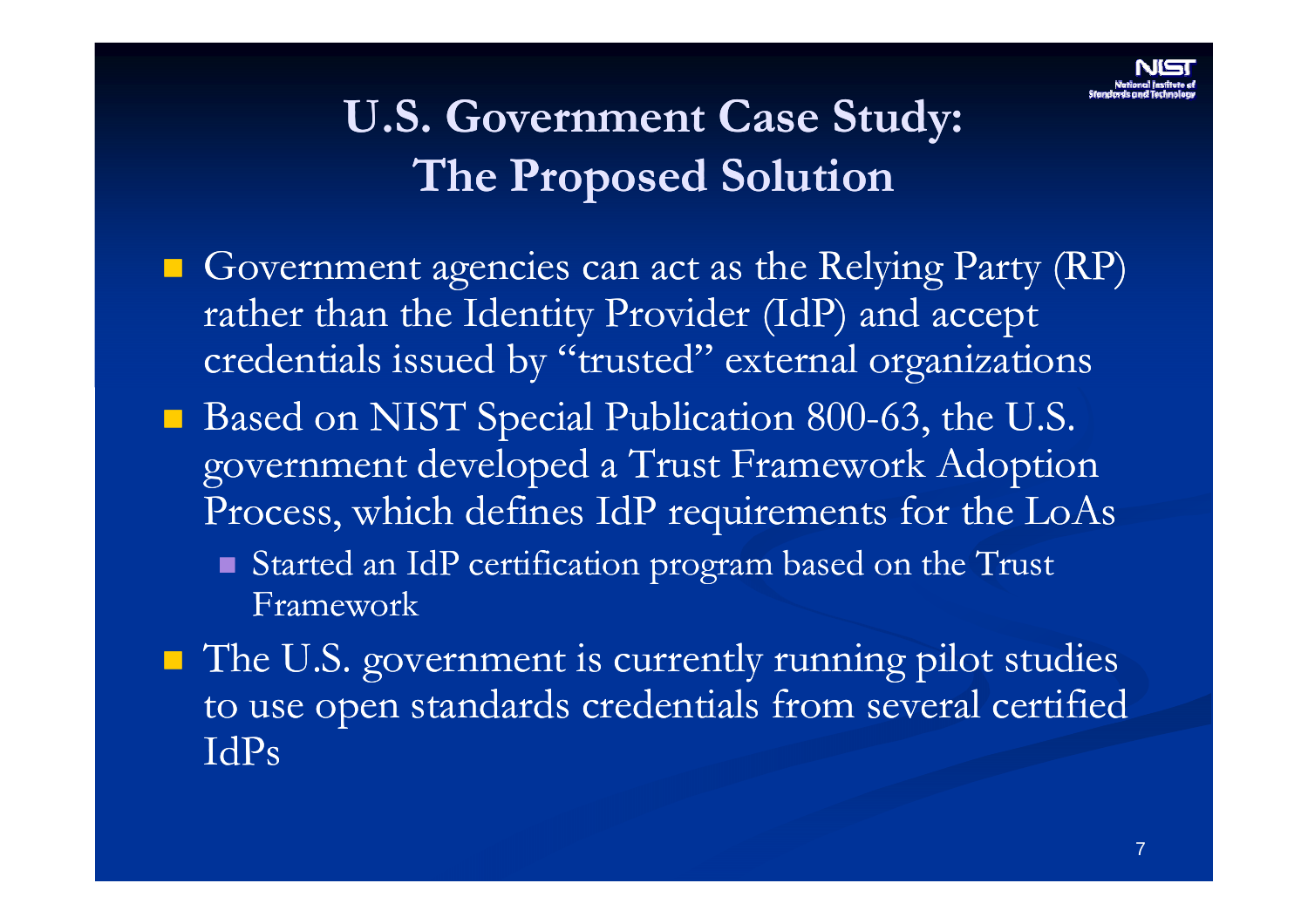#### National Institutes of Health (NIH): Pilot Study

- $\blacksquare$  NIH is the primary agency for conducting and supporting medical research
	- Requires authentication of over 35,000 external researchers from various hospitals, universities, and other governmental bodies
- **Using the Trust Framework, NIH has started a** pilot study to enable the use of OpenIDs and Information Cards issued by external IdPs (e.g., Google, PayPal, Yahoo) for NIH applications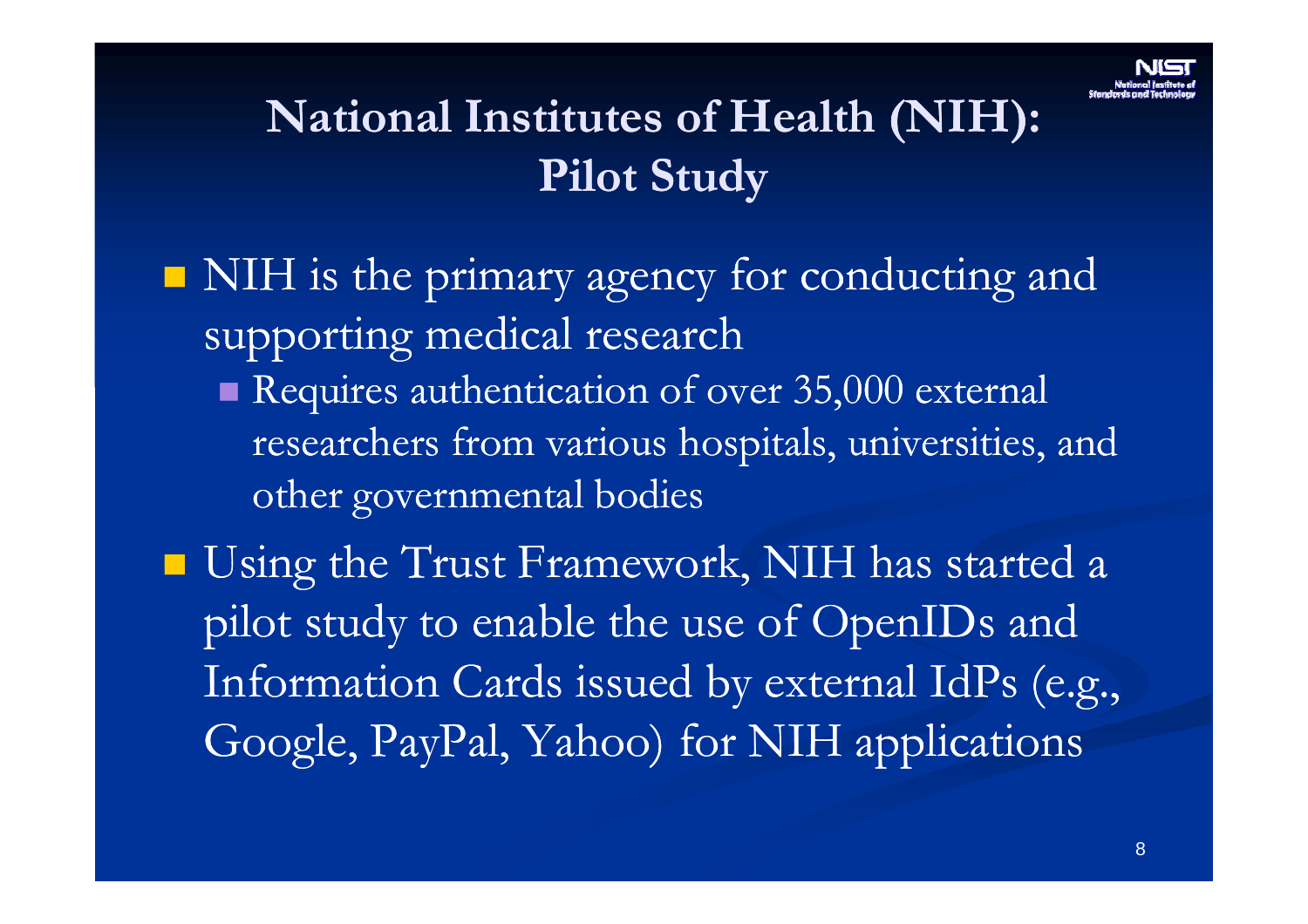### National Institutes of Health (NIH): Pilot Study <sub>(cont.)</sub>

- NIH demonstrated the benefits of standardized LoAs:
	- Many types of credentials issued by multiple IdPs can be used for a single application
	- Increased user flexibility by providing choice of IdPs and not requiring a pre-existing relationship with NIH
	- Trust in the technical and organization processes of the IdPs
	-
- Equining a pre-existing relationship with IVIII<br>
 Trust in the technical and organization processes of the IdPs<br>
 Reduced costs to NIH<br>
 The pilot study is a small-scale example of the potential<br>
benefits of ISO/IEC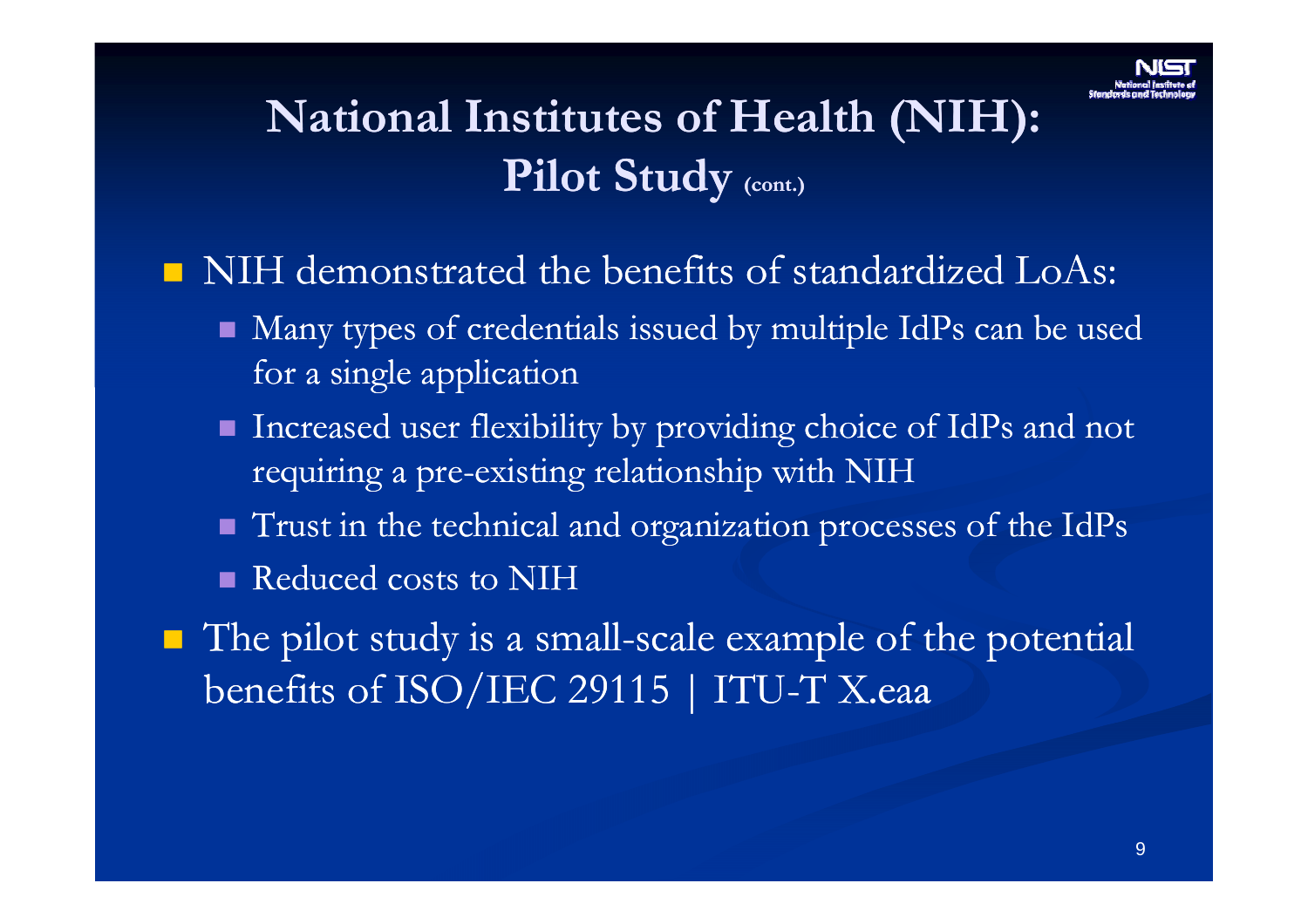**NUST** NATIONAL INSTITUTE OF STANDARDS AND TECHNOLOGY

# **ISO/IEC 29115 | ITU-T X.eaa**<br>T Entity Authentication Assurance Framework

An Overview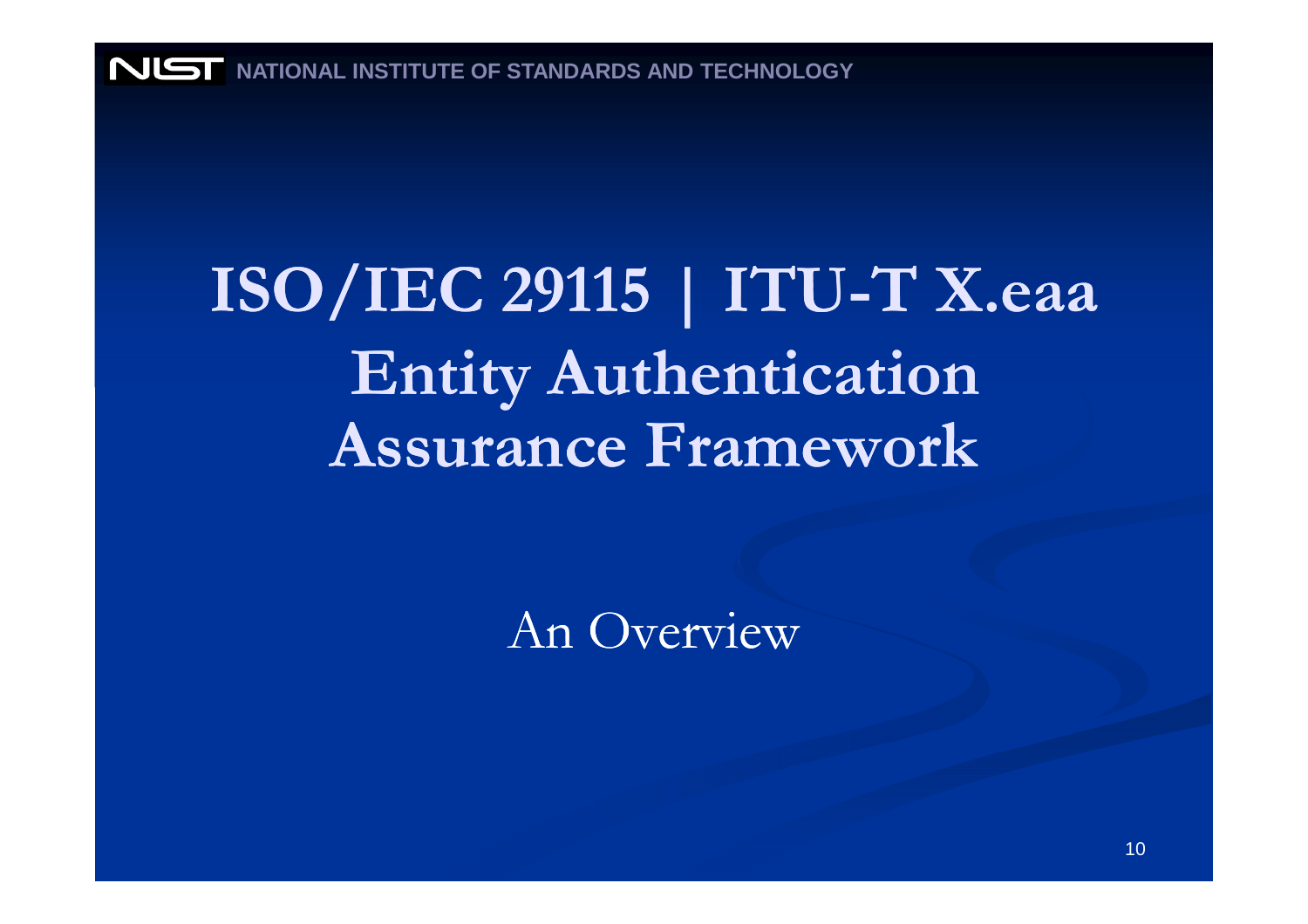## Important Points

- The standard brings together existing work in this area and will not "re-invent the wheel":
	- Kantara Initiative, ITU-T, NIST standards efforts
	- New Zealand, Australian, U.S., European, and Canadian egovernment efforts
	- EU research efforts (STORK, IDABC, etc.)
- There is an emerging global consensus on four levels
- There is alignment with existing industry and government standards (e.g., Kantara Initiative)
- The 4 LoAs can be mapped to other entity authentication schemes (e.g., InCommon)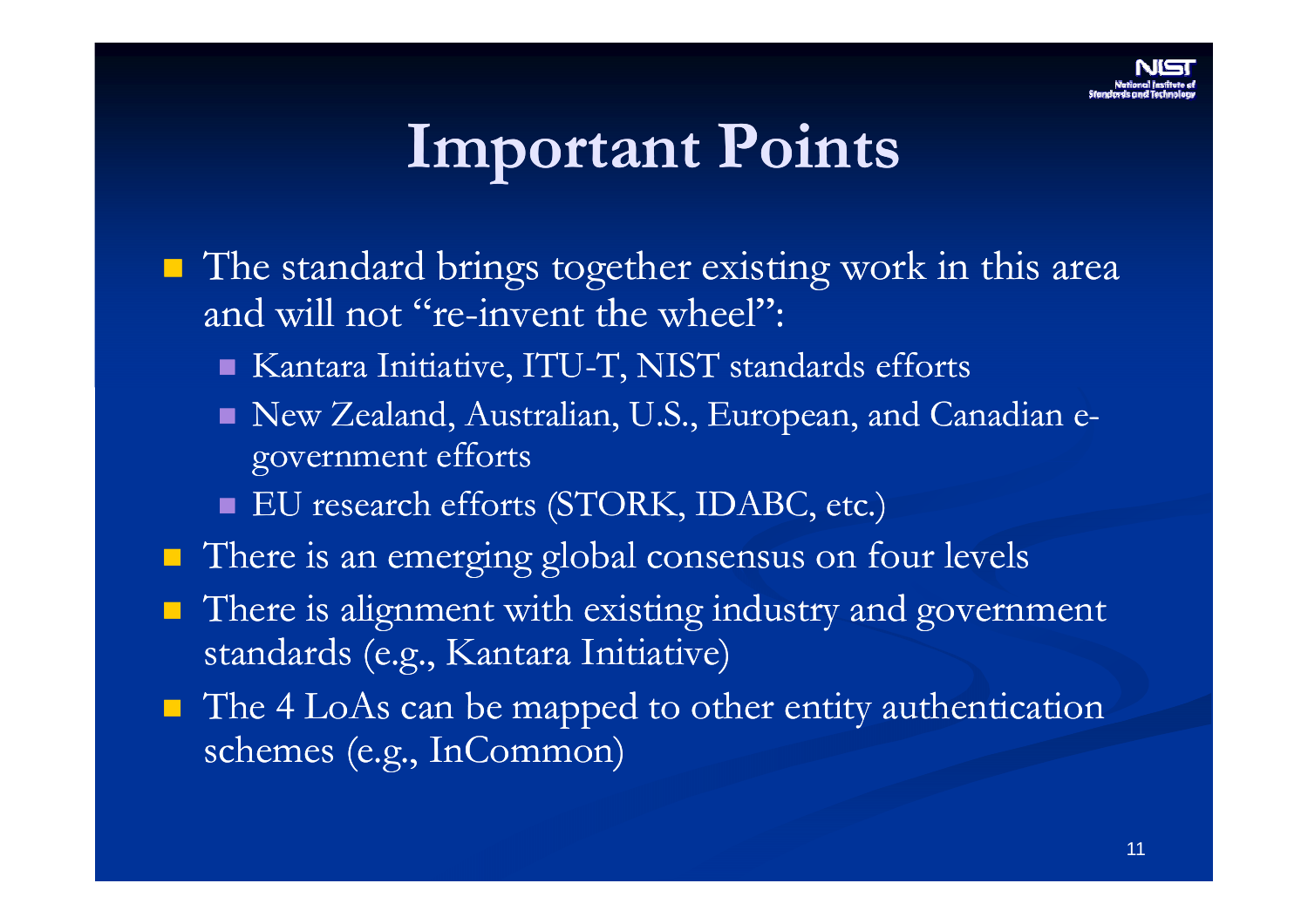

- $\blacksquare$  ISO/IEC 29115 | ITU-T X.eaa provides a framework for managing entity authentication assurance in a given context. In particular, it:
	- specifies four levels of entity authentication assurance;
	- **Specifies criteria and guidelines for each of the four levels of** entity authentication assurance;
	- **provides guidance concerning controls that should be used to** mitigate authentication threats;
	- provides guidance for mapping the four levels of assurance to other authentication assurance schemes;
	- provides guidance for exchanging the results of authentication that are based on the four levels of assurance.

\* Pending approval to change existing scope.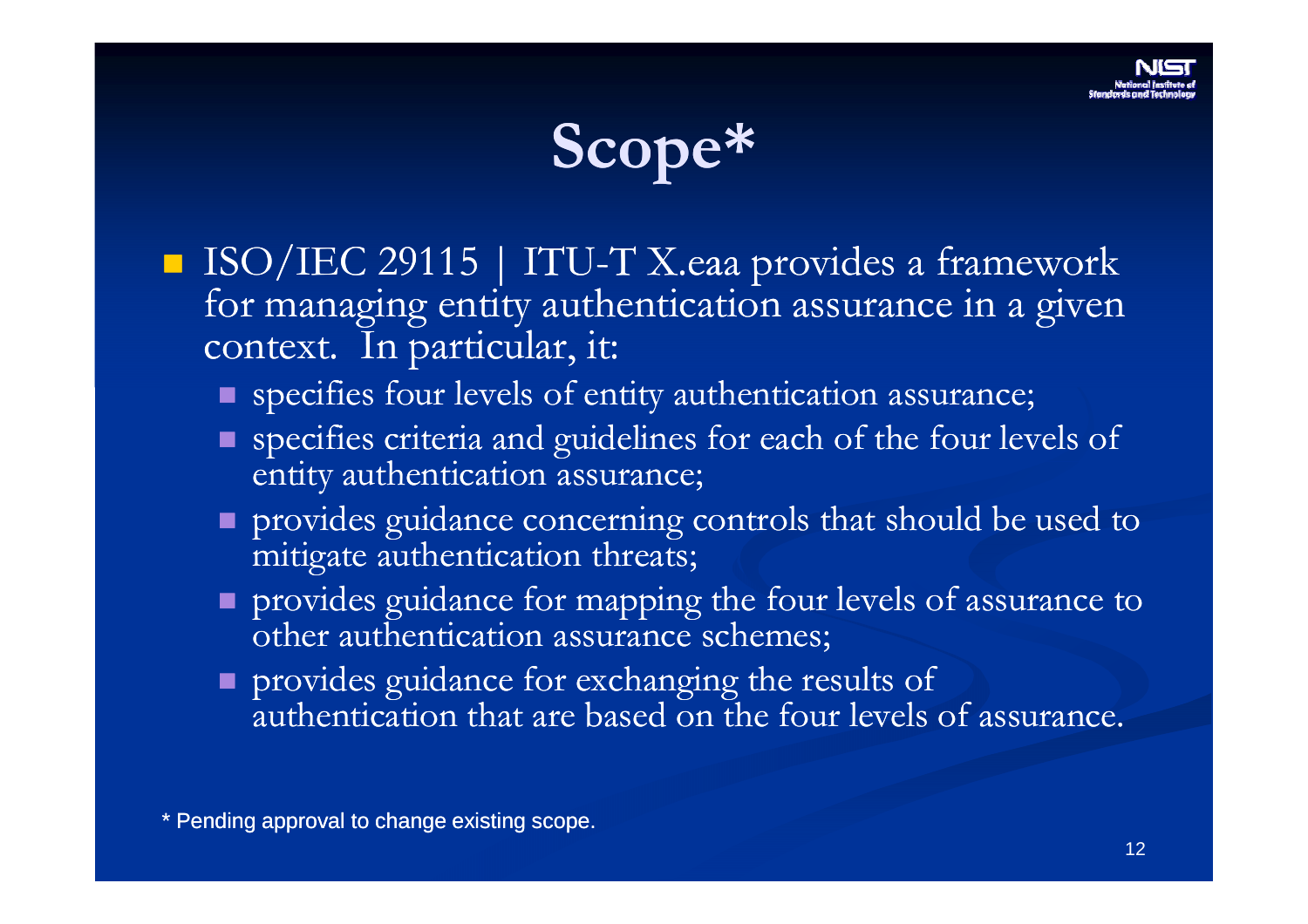### Structure and Contents

- **Four Levels of Assurance**
- **Entity Authentication Assurance Framework**
- Management and Organizational Considerations
- **Threats Based on Framework Components**
- Required Controls for Each LoA
- **Privacy and Protection of PII**
- **Operational Service Assurance Criteria**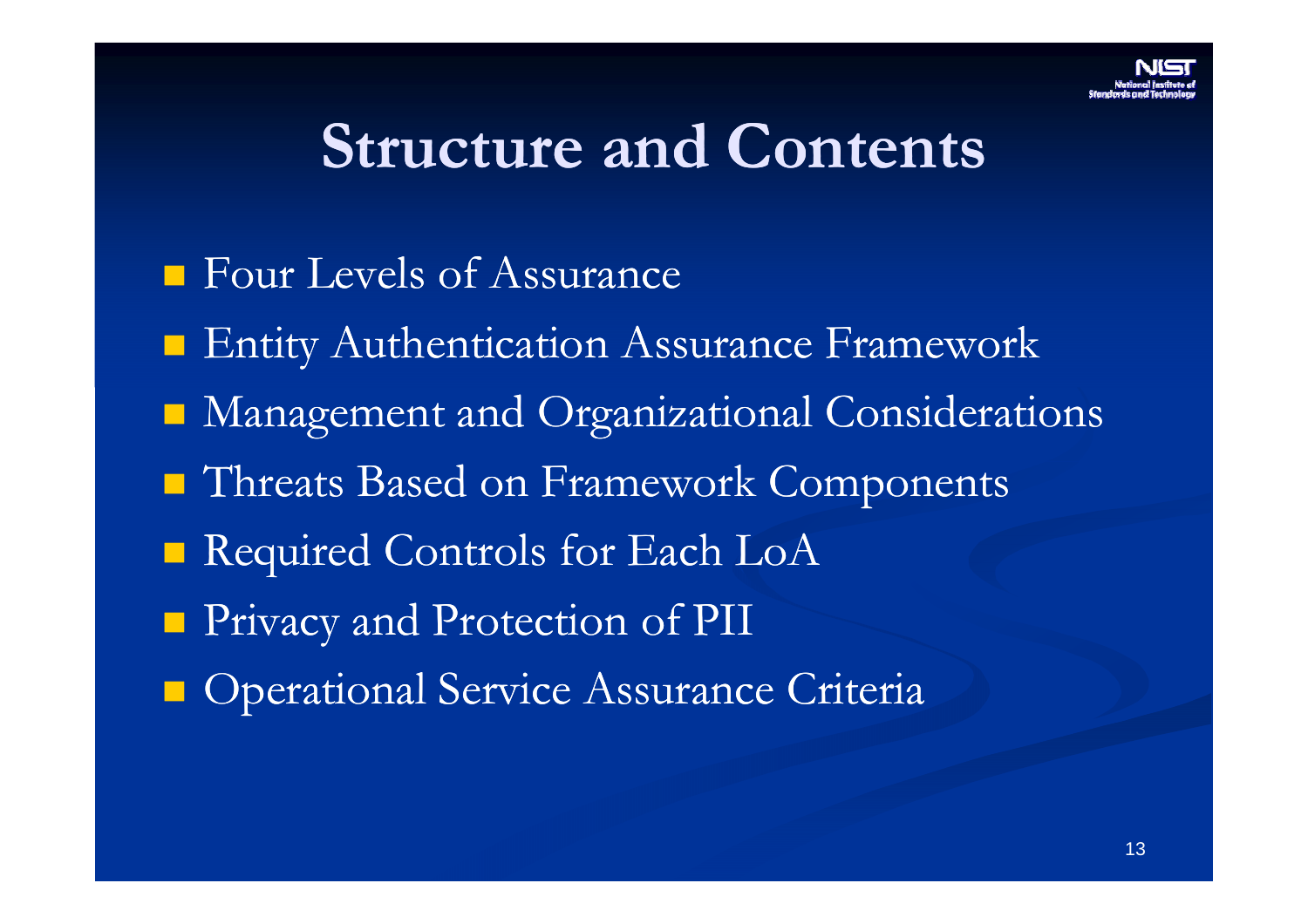

# 4 Levels of Assurance

| Level                  | <b>Description</b>                               |
|------------------------|--------------------------------------------------|
| $1 - Low$              | Little or no confidence in the asserted identity |
| 2 - Medium             | Some confidence in the asserted identity         |
| $3 - High$             | High confidence in the asserted identity         |
| $4 - \text{Very High}$ | Very high confidence in the asserted identity    |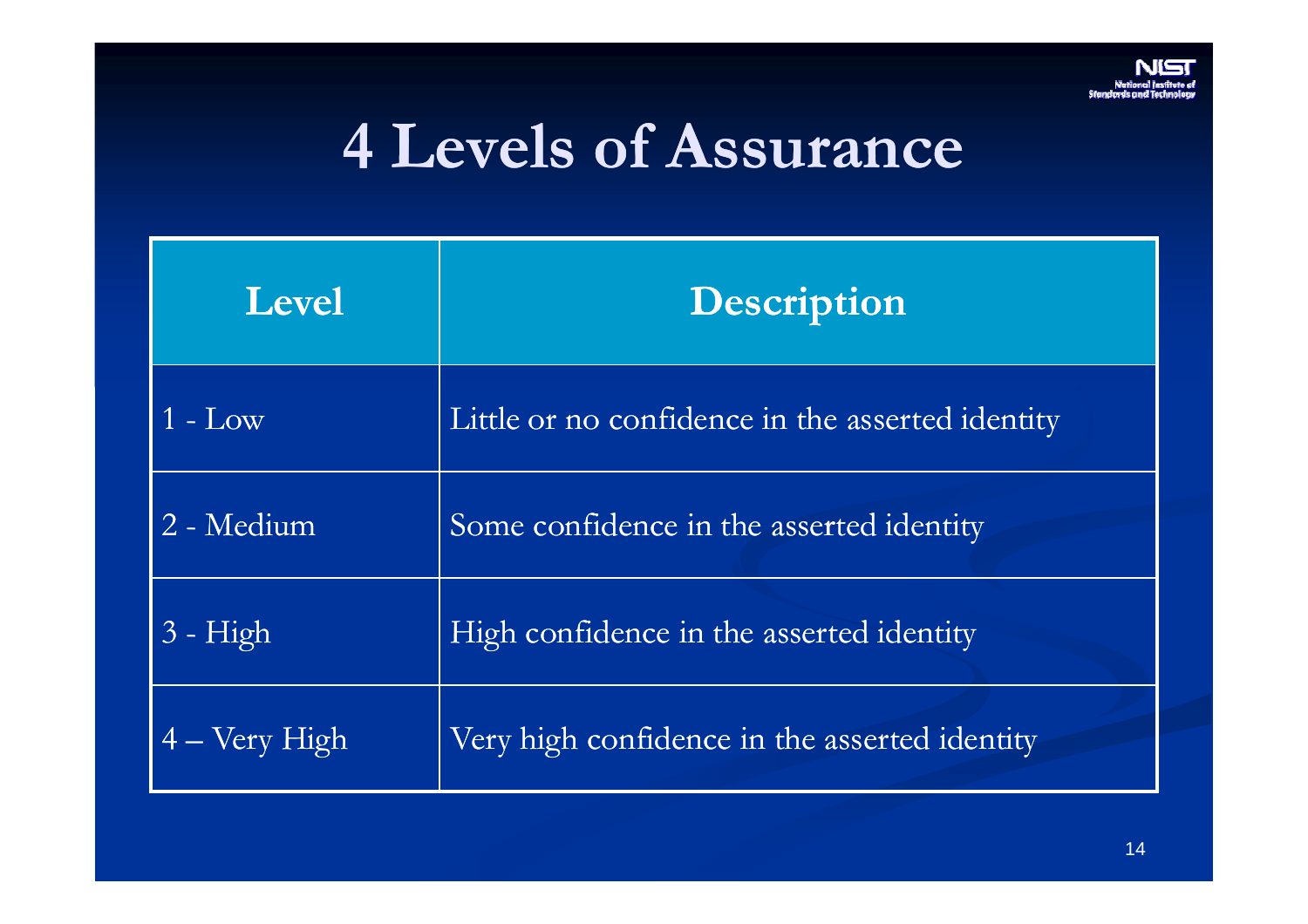

# EAA Framework Overview

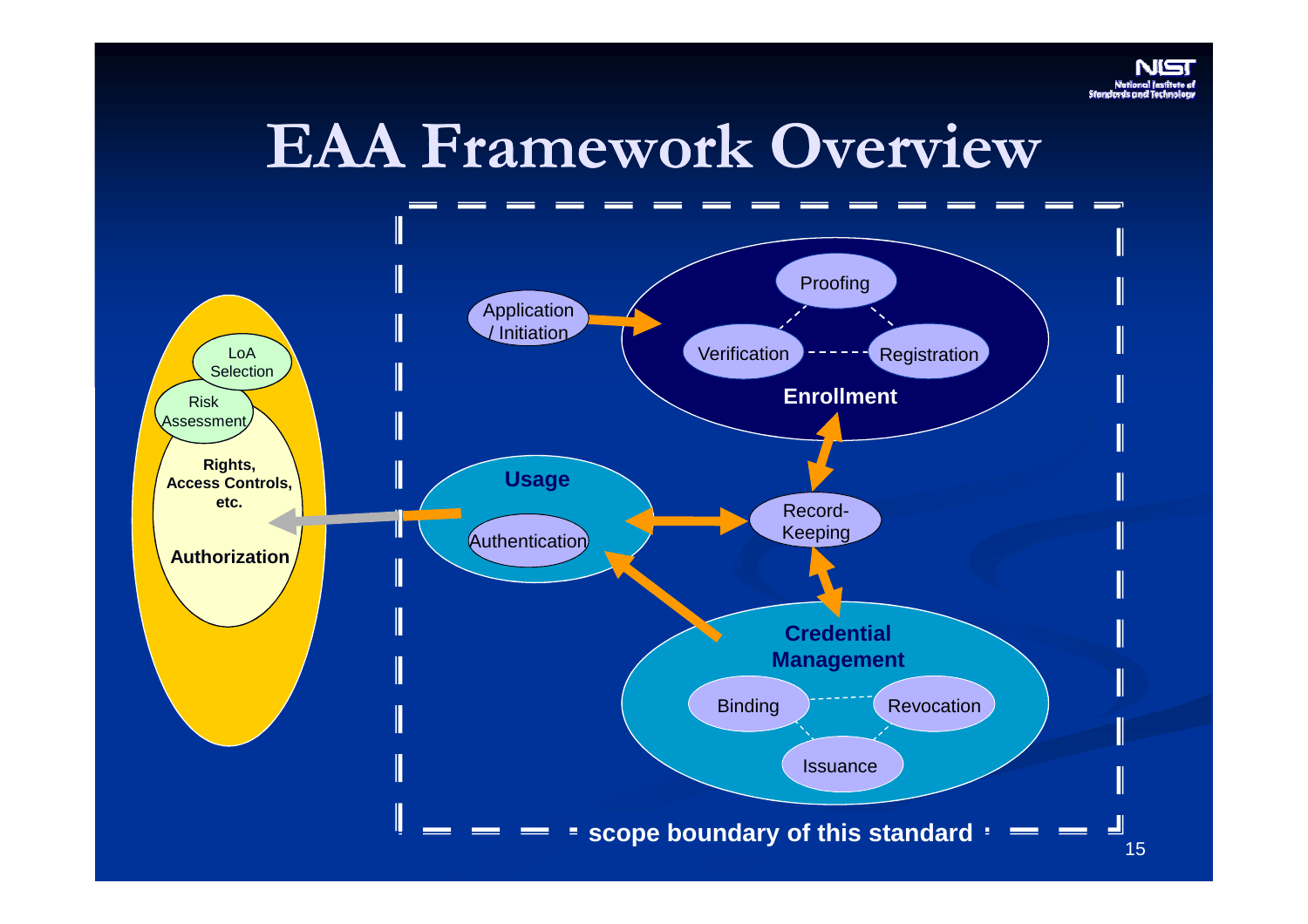### Applicability to Other Contexts

- "A Roadmap for a Pan-European eIDM Framework by 2010" states that authentication levels are a building block for European eID federation and requires:
	- A definition of the authentication levels on a European level, along with the requirements demanded at each level
	- A mapping of existing authentication mechanisms in the Member States to a specific level, based on their conformity to the definitions above
	- An autonomous decision by the Member States regarding the authentication level required for each e-government service
- ISO/IEC 29115 | ITU-T X.eaa could help in meeting these objectives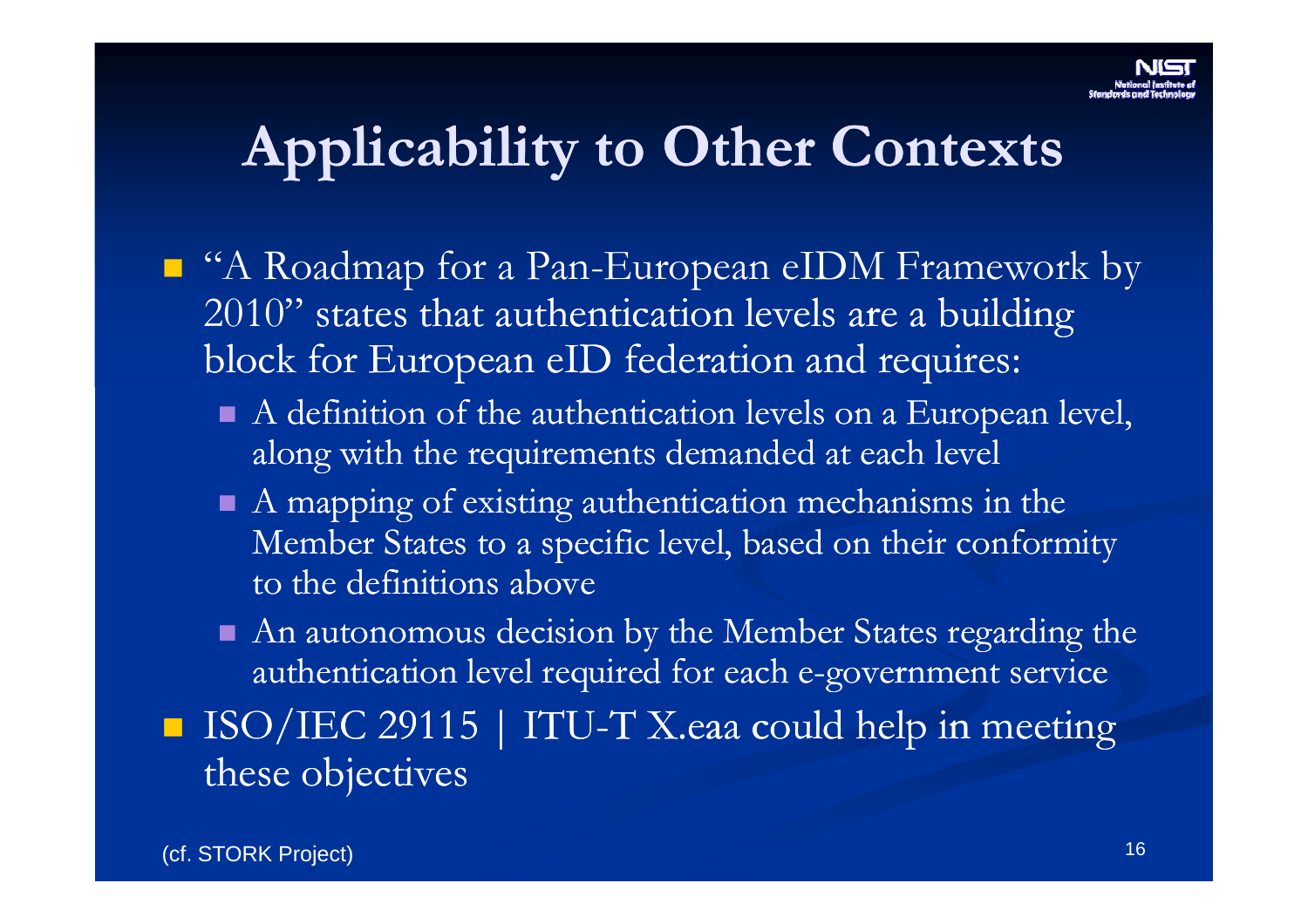



For additional information:

■ <u>ISO Acting Editor</u> ■ Erika McCallister – <u>erika.mccallister@nist.gov</u>

■ <u>ITU-T Editor</u>

Richard Brackney - <u>rcbrack@verizon.net</u>